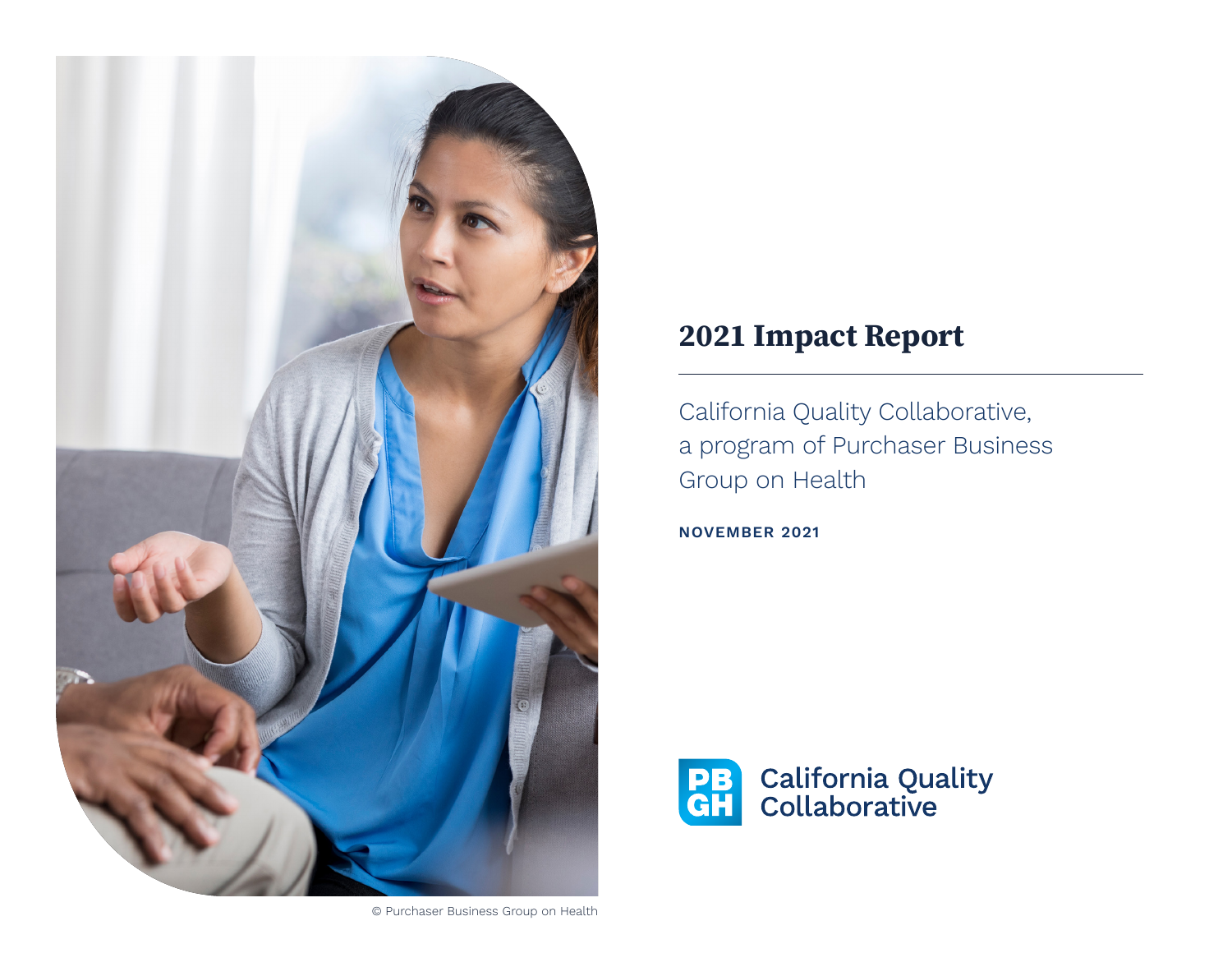### A Letter from the CQC Senior Director

Amidst the ongoing challenges of the COVID-19 pandemic, the California Quality Collaborative (CQC), a program of the Purchaser Business Group on Health (PBGH), continues to foster improvements in care delivery through technical assistance for care providers and teams, multi-stakeholder alignment on priorities and standards, resource development for operationalizing best practices and workforce training.

This year, CQC programs focused on expanding access to Advanced Primary Care for Californians that incorporates collaboration with high-value specialty expertise through four drivers of change.

#### **Aim**

Californians have access to and receive **Advanced Primary Care** that incorporates collaboration with high value specialty expertise.

#### **Sub-Aims**

Expand telehealth services as part of a longitudinal relationship with a care team

Increase the integration of behavioral health care

Reduce disparities in care and outcomes

Close deferred care gaps resulting from COVID-19

CQC has catalyzed systematic change that will enable practices to deliver the care patients and purchasers need and expect. In 2021, we:

- Developed a set of practice-level quality measures aligned and endorsed statewide to define advanced primary care.
- Designed a statewide pilot for implementation in 2022 of the Advanced Primary Care measure with adoption by California Public Employees' Retirement System (CalPERS), Covered California and the San Francisco Health Service System.
- Improved the care and experience among 720,000 Californians with diabetes and asthma through the CalHIVE Network's technical assistance, resulting in expanded care teams using telehealth to close care gaps and to pilot innovative care solutions, such as remote patient monitoring and mobile health clinics.
- Published two learning resources for provider organizations integrating behavioral health: a curriculum for self-directed learning and improvement collaborative design and a primary care team toolkit to implement screenings and follow-up care for adverse childhood experiences (ACEs).



Sincerely,

Crystal Eubanks, Senior Director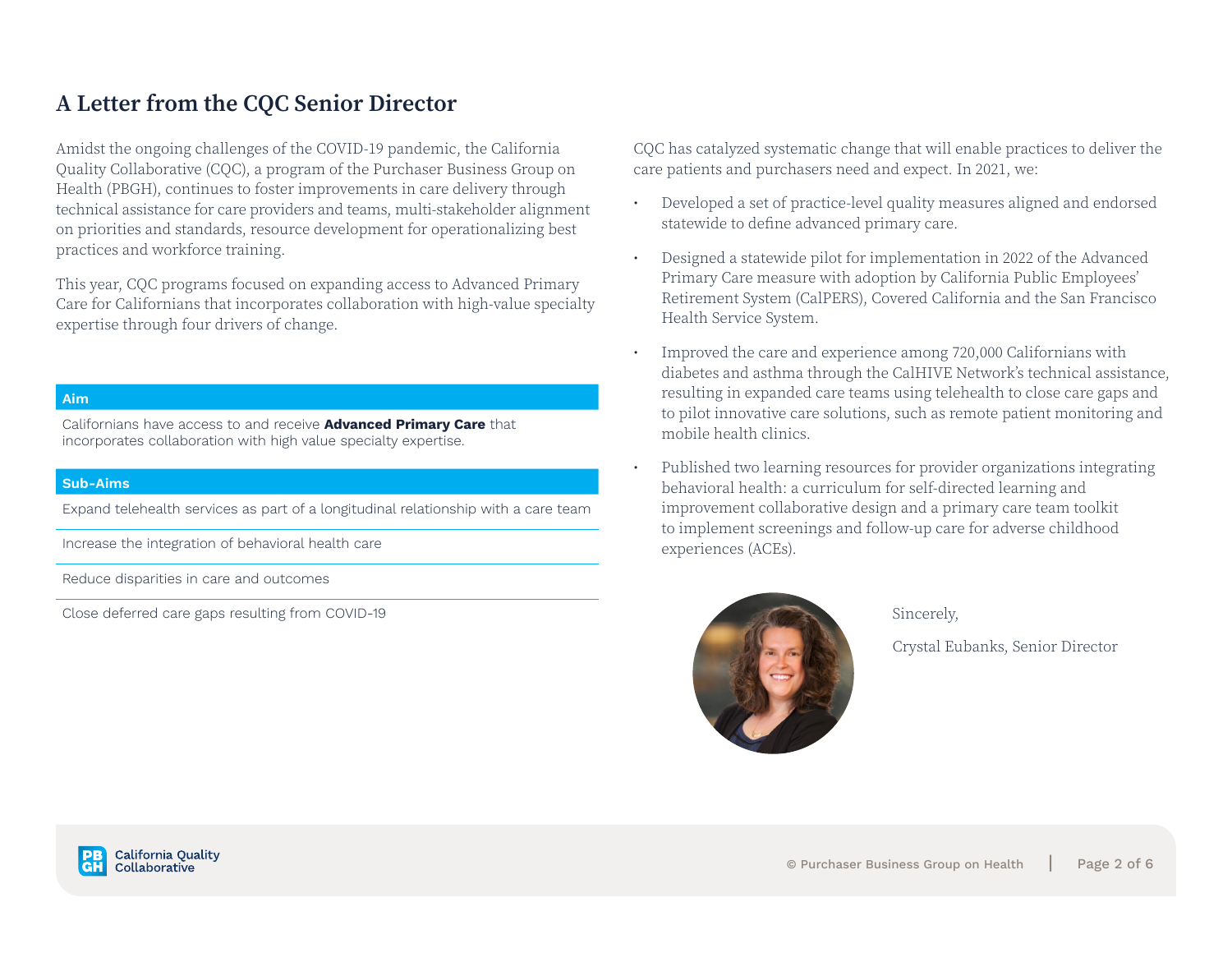### Defining Advanced Primary Care Standards

CQC completed a nearly two-year effort to define the [attributes](https://www.pbgh.org/wp-content/uploads/2020/12/apc-technical_lo.pdf) and a common [measure set](https://www.pbgh.org/wp-content/uploads/2021/06/CQC-Standards-SlidesFINAL.pdf) of highquality, patient-centered primary care, or [advanced](https://www.pbgh.org/initiative/advanced-primary-care/)  [primary care](https://www.pbgh.org/initiative/advanced-primary-care/).

- The CQC Steering Committee defined and endorsed a set of practice-level [quality](https://www.pbgh.org/wp-content/uploads/2021/06/CQC-Standards-SlidesFINAL.pdf)  [measures](https://www.pbgh.org/wp-content/uploads/2021/06/CQC-Standards-SlidesFINAL.pdf) to identify high-performing practices and support enhanced payments for advanced primary care. CQC's standards have also been adopted for use by the California Health Care Foundation, Integrated Healthcare Association, Blue Shield of California and the Purchaser Business Group on Health's National Primary Care Payment Reform Workgroup in its [Common Purchasing Agreement.](https://www.pbgh.org/wp-content/uploads/2021/10/PBGH-Common-Purchaser-Agreement.pdf)
- CalPERS, Covered California and the San Francisco Health Service System have adopted CQC's measure set and are requiring health plans to participate in a 2022 statewide pilot of practice-level performance on the measures. This marks the first time purchasers in California are aligned on primary care expectations for health plans.
- CQC has partnered with the Integrated Healthcare Association and California purchasers to design the [statewide](https://www.pbgh.org/wp-content/uploads/2021/10/CQC-APC-2022-Measurement-Pilot.pdf)  [measurement pilot](https://www.pbgh.org/wp-content/uploads/2021/10/CQC-APC-2022-Measurement-Pilot.pdf) based on our Advanced Primary Care definition and measures. It will utilize existing statewide infrastructure through IHA to support practice-level performance assessment. With support from the California Health Care Foundation,

we have defined a common practice attribution methodology and explored integration of race, ethnicity and language data for performance stratification.

• The CQC Advanced Primary Care Workgroup developed recommendations for payers and providers to take action to support care teams in addressing structural barriers across the California delivery system. These recommendations call for payers to drive change through alignment that increases investment in primary care and significantly shifts the business model from volume to value.

#### *Recommendations to Enable Advanced Primary Care in California*



Increase net investment in primary care and revenue to primary care providers



Resource expanded data collection, exchange, and aggregation for care delivery and value-based payments



Ensure all patients have a continuous relationship with a primary care provider



Support transformation with targeted technical assistance for business operations and quality improvement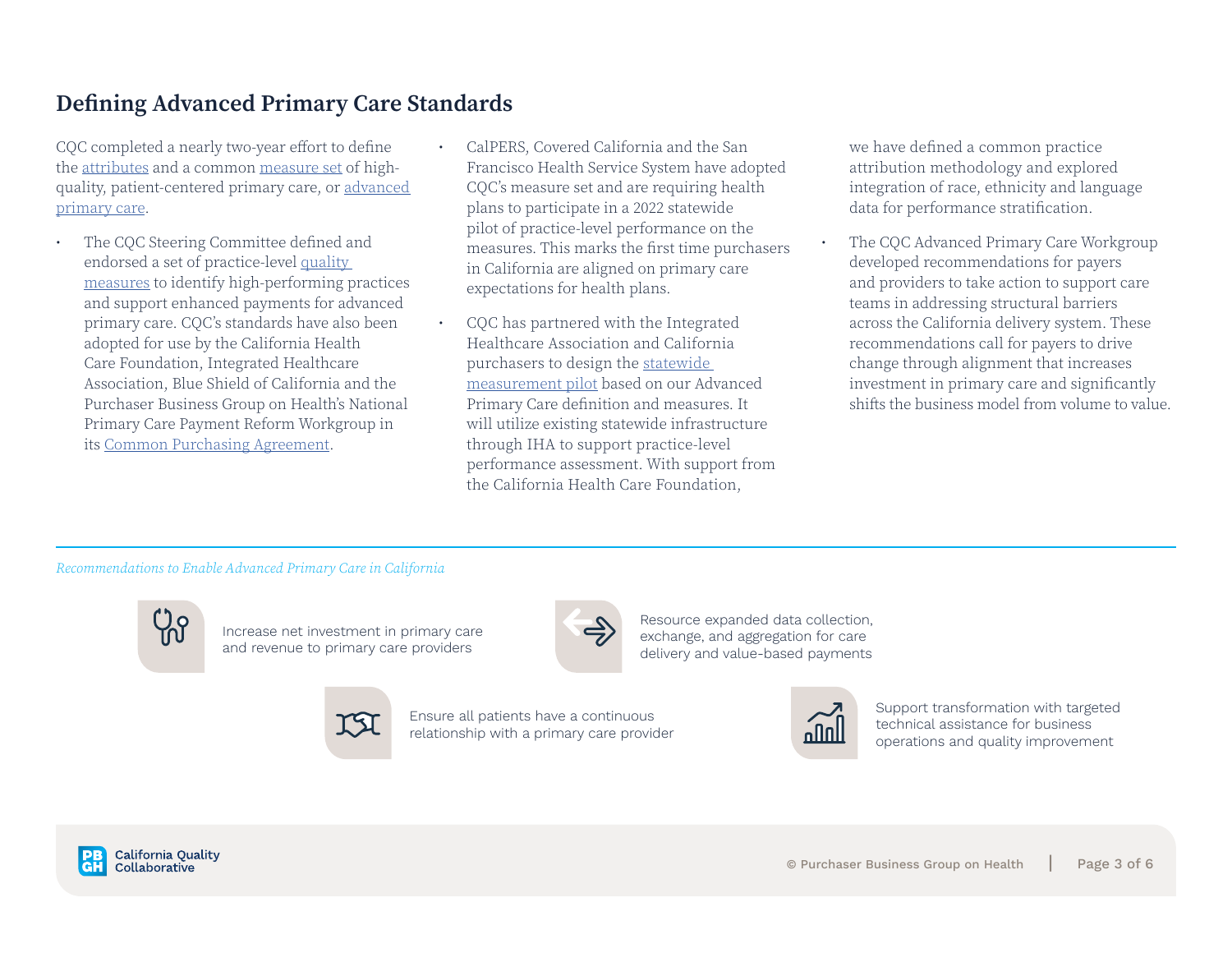### Transforming Telehealth Care

The [CalHIVE \(Health-Impact-Value-Engagement\)](https://www.pbgh.org/initiative/calhive/) Network is a two-year improvement collaborative engaging over 1,300 clinicians working to improve access and outcomes of care delivered through telehealth services. With support from CVS Health Aetna, CalHIVE has engaged provider organizations across eight California counties serving the communities within the Central Valley and Inland Empire. These organizations are working to:

- Maximize telehealth operations to enhance access and support sustainable virtual management of chronic conditions
- Adopt a measurement plan for telehealth quality and monitoring
- Improve clinical outcomes and reduce variation for patients with diabetes and asthma
- Ensure equitable access to virtual care services



- More than 720,000 Californians have been touched by CalHIVE since the program's launch in October 2020.
- CQC improvement and data advisors have engaged participants in 90 hours of one-to-one consultation and 40 hours of peer learning events, resulting in care and workflow improvements since the start of the project to:
	- close care gaps through systematic sharing of reports and follow-up;
	- expand care team members' functions and use standing orders to share the care; and
	- pilot new care management supports and evaluate their effectiveness.
- Participating delivery organizations have designed long-term strategies to sustain consistent telehealth services across their practice network and to scale their new or enhanced virtual care services.
	- Choice Medical Group implemented an appointment scheduling triage system to enable front office staff to guide patients toward in-person or virtual care to best meet their clinical needs.
	- Desert Oasis Health Care launched a mobile health clinic to expand access for patients with diabetes by enrolling them in remote patient monitoring programs and providing glucometers and other supports.
	- PrimeCare developed a virtual diabetes care program, adopted across its 10 IPAs, that includes a communication plan to engage patients through one-on-one conversations with a patient advocate.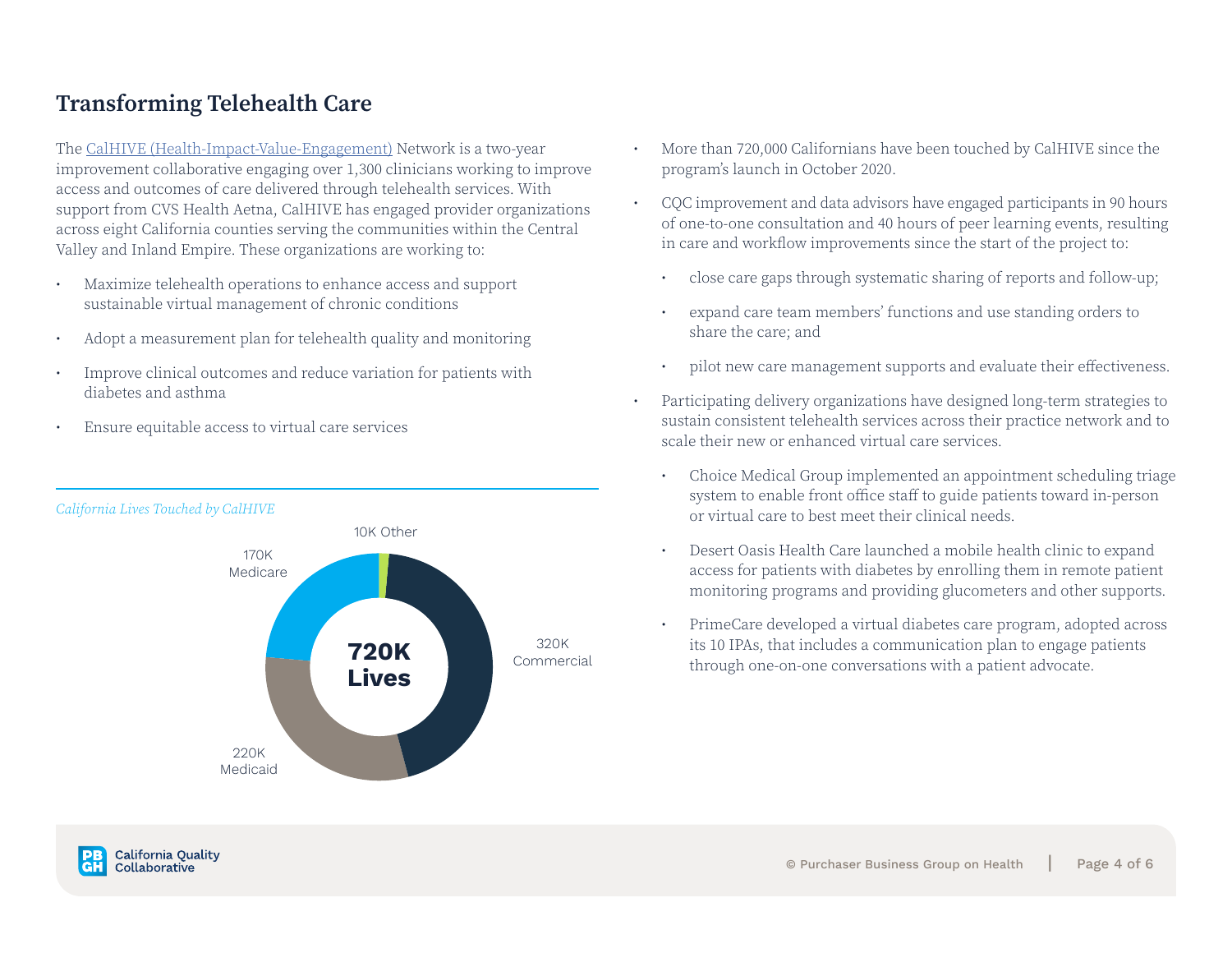### Accelerating Behavioral Health Integration

The integration of behavioral health into primary care has been central to the work of CQC, given that nearly seven in 10 patients in need of behavioral health treatment seek care via primary care practices.CQC has published best practice resources to guide ambulatory care organizations on integrating behavioral health care services:

The Behavioral Health Integration [Improvement Collaborative Curriculum,](https://www.pbgh.org/resource/download-file-for-behavioral-health-integration-improvement-collaborative-curriculum/) with support from the California Health Care Foundation, was developed for health care provider organizations working to integrate behavioral health services into primary care. Curriculum content, curated resources and learning activities will help organizations launch or expand BH screening, treatment and referrals for patients with mild- to moderateseverity depression, substance use disorders and other conditions.

• [The CQC Toolkit: Integrate Adverse Childhood](https://www.pbgh.org/resource/cqc-toolkit-implement-adverse-childhood-experiences-ace-screening-in-primary-care/)  [Experiences \(ACE\) Screening in Primary](https://www.pbgh.org/resource/cqc-toolkit-implement-adverse-childhood-experiences-ace-screening-in-primary-care/)  [Care](https://www.pbgh.org/resource/cqc-toolkit-implement-adverse-childhood-experiences-ace-screening-in-primary-care/), funded by California's landmark ACEs Aware project, is a collection of evidencebased interventions and resources for ambulatory care provider organizations to implement ACEs screenings and follow-up care. It was developed through interviews with primary care organizations throughout California and features case studies from leading organizations.



*Curriculum Structure: Phases, Activities and Topic Areas*